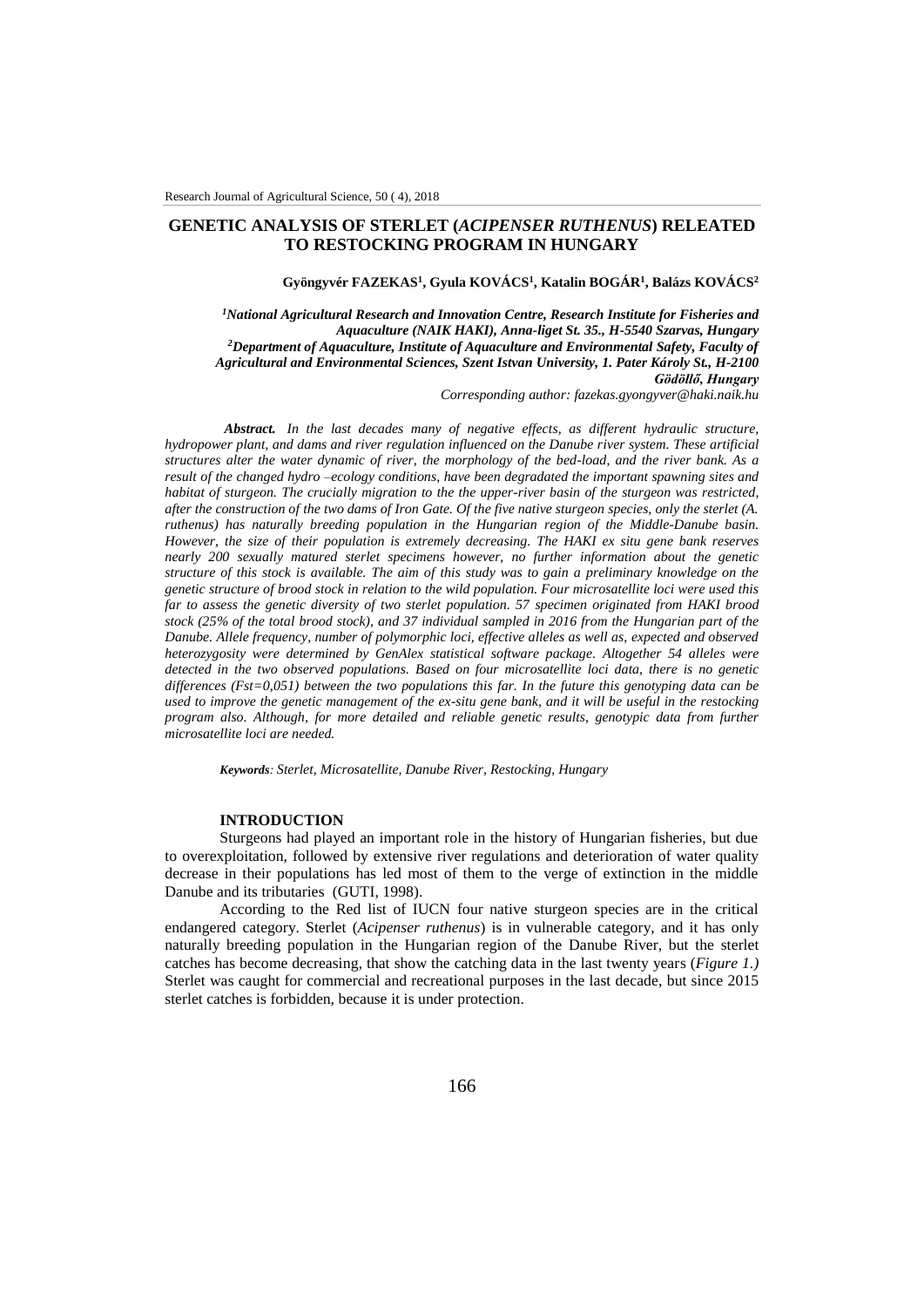

Urgent action should be initiated for their restoration strangely for saving of the available gene-pool.

In the fisheries institute (HAKI) the live gene bank of sterlet was established at the end of '80-ies and was formed from captured fish originated from Hungarian sections of the Danube and Tisza Rivers. These fish therefore is utilized as breeding stock in a restocking program to provide the stocking material. Thus, the aim of this study was to gain a preliminary knowledge on the genetic structure of the captive brood stock in relation to the wild fish, originating from recent catches in the Middle Danube.

### **MATERIAL AND METHODS**

Tissue samples (fin-clip) were taken from two place, 57 fish originated from the brood stock of the research institute (HAKI), and 37 wild fish from a natural habitat, from the Danub river basin of Hungary (Lányfalu). All fish were tagged. The genomic DNA was extracted using the standard protocoll of the E.Z.N.A. Tissue Kit (Omega Bio-Tek, USA). The quality and quantity of the extracted DNA was controlled. DNA concentrations were determined by spectrophotometer (NanoDrop) and integrity of the DNA was controlled in 1% agarose gels.

The DNA samples were generally not degraded and did not contain secondary fragments. Based on the results of previous studies we selected and tested 8 microsatellites (Aox45, Aox23, KING et al. 2001; Afu19, Afu34, Afu68, MAY et al.1997; Spl101,Spl105, Spl173, McQUOWN et al.,2000). In case of four out of eigth (Aox45, Afu34, Spl101, Spl105), we detected polymorphic band pattern. Amplification reactions consisted of 100 ng genomic DNA, 1X Dream Taq PCR buffer, 2 mM MgCl2, 0.25 mM dNTPs, 0.5 µM forward and reverse primer, and 1.0 U DreamTaq DNA polymerase ( Thermo Fisher Scientific) in a total volume of 20 µl. The forward primer was 5' modified with NED, FAM, VIC or HEX (Applied Biosystems) fluorescent labels. Amplifications were carried out on a SuperCycler Triyiti (Kyratec) under the following conditions: initial denaturing at 94 ◦C for 2 min; 35 cycles of 94 ◦C denaturing for 30 sec, 53 ◦C annealing for 30 sec, 72 ◦C extension for 1 min; and a final extension at 72  $\circ$ C for 5 min. Amplified, labelled products were subjected to capillary electrophoresis on an ABI PrismTM 310 Genetic Analyzer (Applied Biosystems). Genmaper Analysis software (Applied Biosystems) were used to determine fragment size and allele. The Fstat sofver was used to calculate the genetic distance (Fst ), genetic variance within population (Fis) the allelic richness per locus and population (Ar) of sterlet. Number of alleles (Na). Number of effective alleles (Ne). Observed heterozygosity (Ho) Expected heterozygosity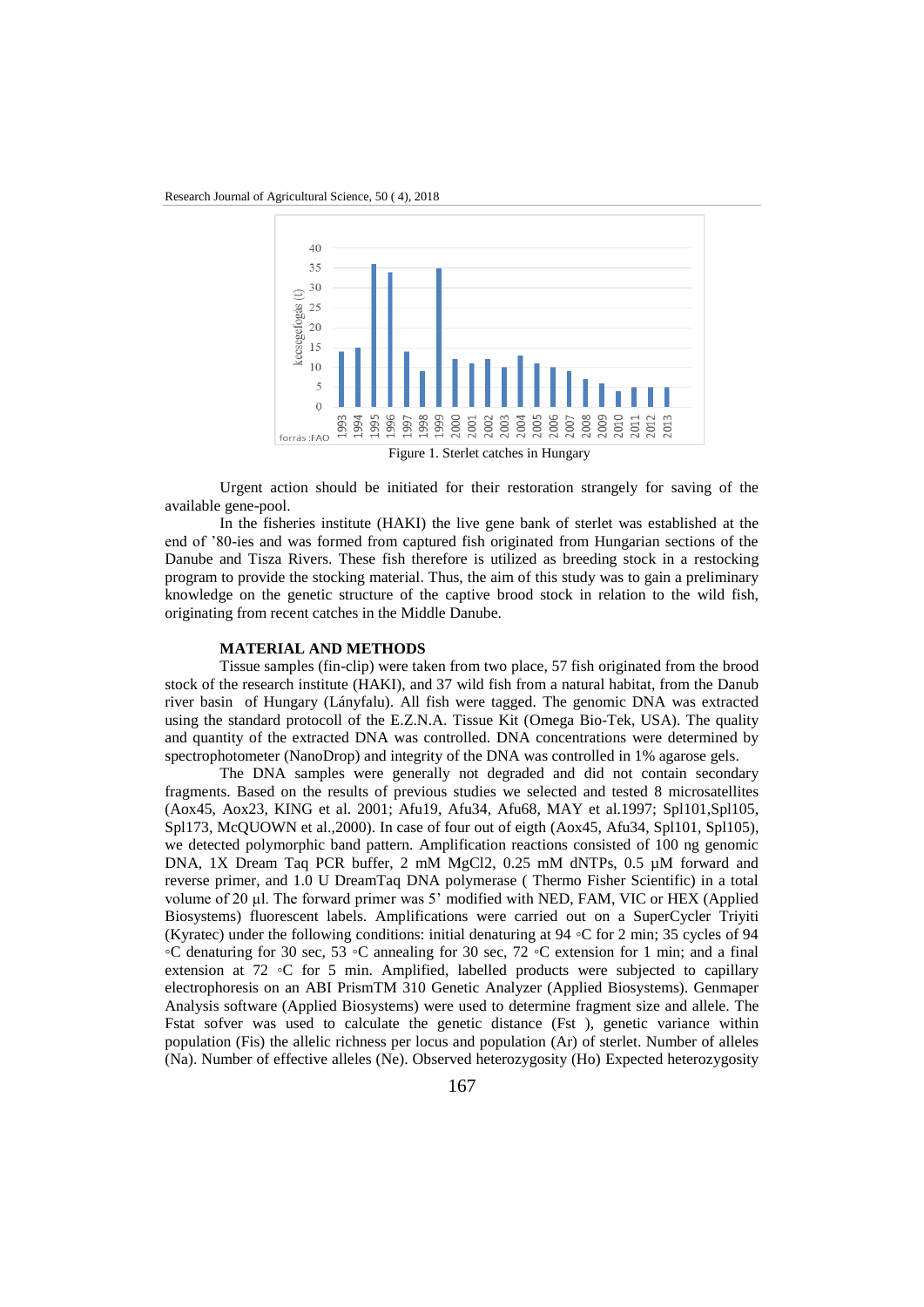(He), and Fixation Index (F) were calculated using GenAlEx 6.5 (PECALL and SMOUSE, 2012).

## **RESULTS AND DISCUSSIONS**

Among eight microsatellite marker just four were select for the analysis. We detected polymorphic band pattern, by all the four selected markers. The number of alleles, number of effective alleles, observed heterozygosity and expected heterozygosity, and the fixation index were calculated in the GenAlex program. A high degree of genetic diversity was detected both of two group. Altogether 54 alleles, 39 in the Danube group, 42 in the Gene bank group were observed across the four loci. The allele number was ranging from 8 alleles at Afu34 to 15 at Aox45 (Table 1) The mean number of alleles per locus ranged from 9.75 (Danube) to 10.5 (gene bank). The average observed heterozygosity was 48% in fish from the gene bank and 50% in sterlet from the Danube River.

*Table 1.*

| Population | Loci     | Na | Ne    | Ho   | He   | P    | Sign. | F    |
|------------|----------|----|-------|------|------|------|-------|------|
| Danube     | Aox $45$ | 15 | 10,61 | 0.88 | 0.91 | 0.39 | ns    | 0,03 |
|            | Afu 34   | 5  | 1,98  | 0.33 | 0,50 | 0.00 | ***   | 0,33 |
|            | Spl101   | 11 | 3,13  | 0.40 | 0,68 | 0.00 | ***   | 0,41 |
|            | Spl 105  | 8  | 6,38  | 0.62 | 0,84 | 0.00 | ***   | 0,26 |
| Gene bank  | Aox $45$ | 15 | 10,11 | 0.87 | 0,90 | 0.90 | ns    | 0,04 |
|            | Afu 34   | 8  | 1,91  | 0,48 | 0,48 | 0.29 | ns.   | 0,00 |
|            | Spl101   | 9  | 3,63  | 0.68 | 0,72 | 0.00 | ***   | 0,06 |
|            | Spl 105  | 10 | 5,86  | 0,44 | 0,83 | 0.00 | ***   | 0,47 |

The genetic variability and alleles pattern

Number of alleles (Na). Number of effective alleles (Ne). Observed heterozygosity (Ho) Expected heterozygosity (He), ChiSq Chi-Squerd Test, Probability (P) and Fixation Index (F) ns=not significant. \* P<0.05. \*\* P<0.01. \*\*\* P<0.001. The mean expected heterozygosity was highest 74% in the gene bank group and 68% in the Danube group. However in both two groups the observed heterozygosity (Ho) were below expected values (He), and a significant deviation from the Hardy-Weinberg equilibrium was found in case of 3 locus in the Danube group, and 2 locus in the gene bank group. The values of the fixation index (F) ranged between from 0.00 (gene bank, Afu 34) to 0.47 (gene bank, Spl105), but the mean F value was found 0.32 in the Danube, and 0.33 in the gene bank group. From this value we can conclude moderate heterozygote deficit. Presumably the small sample, and locus number are the major reasons for these lower value of Ho and for moderate high value of F index. The pairwise Fst value between the two groups was low level (0.051) as indicating no significant genetic differentiation between them.

*Table 2*

| Fis value per population |        |           |  |  |  |
|--------------------------|--------|-----------|--|--|--|
| Locus                    | Danube | Gene bank |  |  |  |
| Aox45                    | 0.050  | 0.047     |  |  |  |
| Afu34                    | 0.540  | 0.086     |  |  |  |
| Sp1101                   | 0.470  | 0.759     |  |  |  |
| Sp1105                   | 0.276  | 0.480     |  |  |  |
| Mean                     | 0.280  | 0.370     |  |  |  |
|                          |        |           |  |  |  |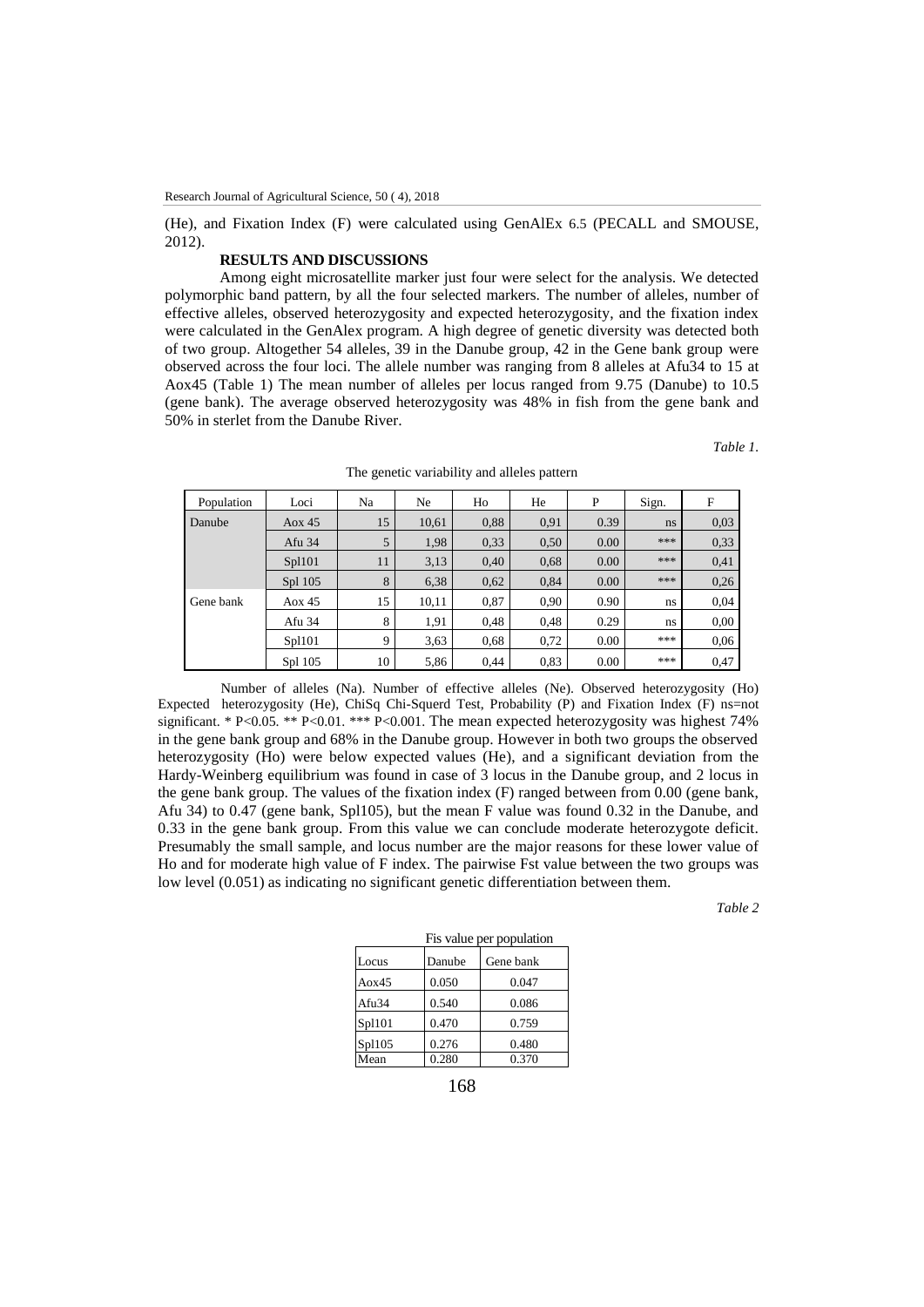Based on heterozygote value was calculated Fis variance in the population between the individual by the Fstat software. The Fis values show heterozygote deficit in both two examined group. Based on mean Fis value in the genebank group we detected higher Fis value, then in the Danube group.

*Table 3*

| Locus    | Danube | Gene bank |
|----------|--------|-----------|
| Aox $45$ | 14.48  | 12.96     |
| Afu 34   | 4.78   | 6.38      |
| Spl101   | 12.00  | 10.77     |
| Spl105   | 7.93   | 9.12      |

The Fstat softwer was used to calculated allelic richness value (Table 3). The Ar values ranged between 4.78 (Afu34) and 14.48 (Aox45).

### **CONCLUSIONS**

We have documented at the first time microsatellite based genetic analysis in the Hungarian wild and gene bank sterlet population. Although other researchers involved fish from the Hungarian Danube population in their examinations (REINARTZ et al. 2011.), but with lowest sample size. We received a current approach from the present state of the genetic content of the brood stock of the ex situ gene bank, furthermore we have got unique genotype data per specimen, since the fish were tagged. In case of the conservation of the native stock in the natural habitat, breeding methods have to take account the reservation of the genetic variability. (LEHOCZKY et al. 2017)

Three of the four microsatellites showed high levels of genetic diversity (10–15 alleles/locus) and mean heterozygosity was > 48% in the obtained population.

The Fst value (0.051) suggests a low degree of genetic distance across the wild and brood stock populations. The results could be used for proper brood stock management to prevent inand/or outbreeding and the rare alleles/genotypes loss to preserve maintain genetic diversity of sterlet population in gene bank stock and the Danube River, as well. Moreover, to make this tool capable of determining those breeding combination that transmit the highest possible genetic variability to the next generation is need to enhancing the number of microsatellite further on.

#### **Acknowledgements**

This publication is created in number EFOP-3.6.1-16-2016-00016 The specialise of the SZIu Campus of Szarvas research and training profile with intelligent specialization in the themes of water management, hydroculture, precision mechanical engineering, alternative crop production.

#### **BIBLIOGRAPHY**

FOPP-BAYAT, D., KUZNIAR, P, KOLMAN, R., LISZEWSKI, T., KUCINSKI, M., 2015 – Genetic analysis of six sterlet (Acipenser ruthenus) populations – recommendations for the plan of restitution in the Dniester River. Iran J Fish Sci. 14:634–645

GUTI, G., 2006. – Past and present status of sturgeons in Hungary. Proceedings Volume of the 36th Conference of the IAD p.143-147.